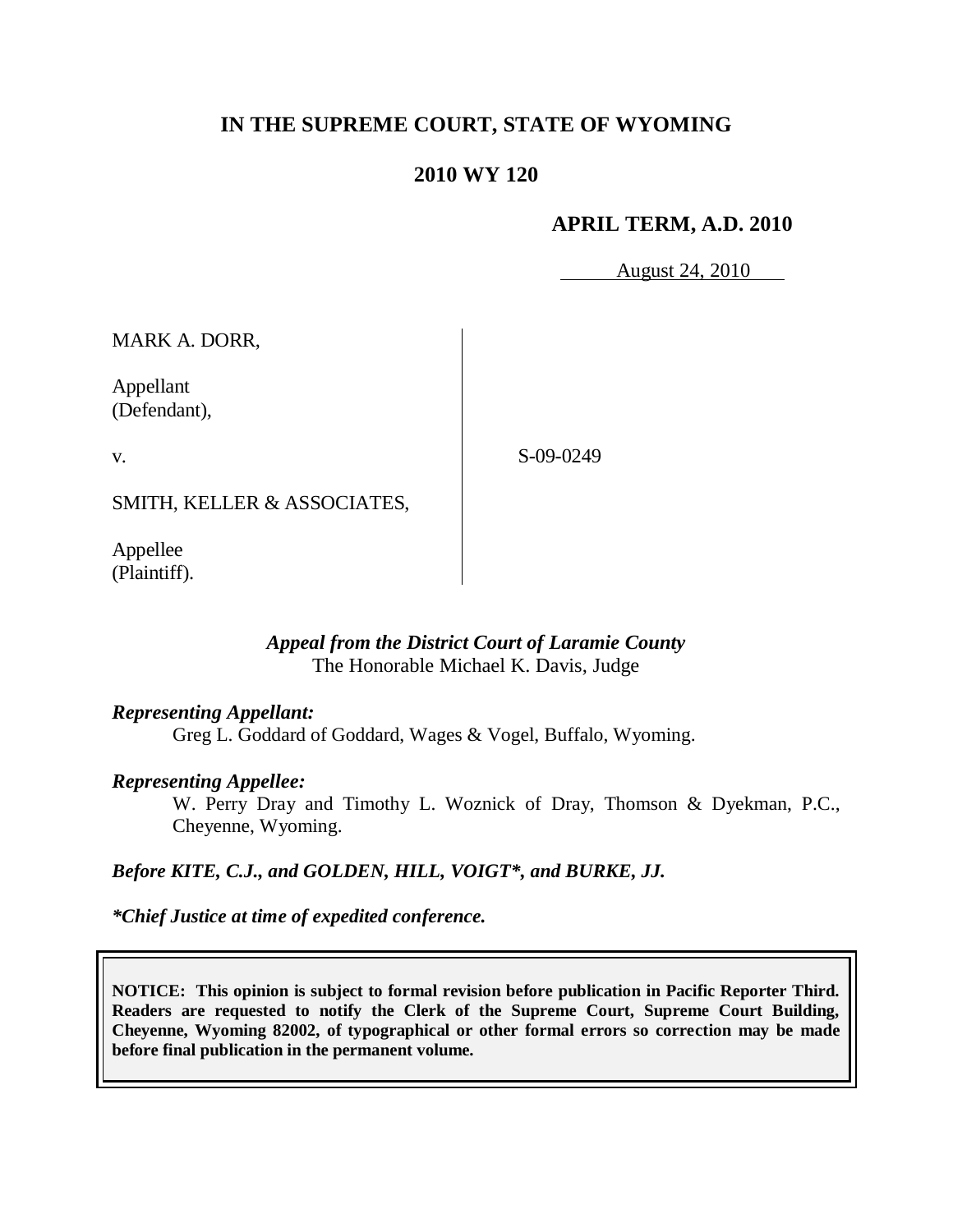# **KITE, Chief Justice.**

[¶1] Mark A. Dorr appeals from the district court"s denial of his motion to declare Smith, Keller & Associates' (SKA) judgment against him satisfied. He challenges the district court's rulings that posting a supersedeas bond did not stop interest from accruing on the judgment and he was not entitled to credit against the judgment for settlements made by third parties in related actions.

[¶2] Finding no error, we affirm.

# **ISSUES**

[¶3] Mr. Dorr articulates two appellate issues:

- I. Whether the District Court erred when it ruled that the posting of a supersedeas bond does not toll the accrual of interest on a judgment.
- II. Whether the District Court erred when it ruled that Mark Dorr was not entitled to credits against the original judgment amount for settlement payments made by other parties.

SKA maintains that the district court properly denied Mr. Dorr"s motion to declare the judgment satisfied because posting a supersedeas bond does not stop interest from accruing on a judgment and Mr. Dorr was not entitled to credit against the judgment for the third party settlements.

## **FACTS**

[¶4] This appeal is the most recent stop on a long and tortured path toward dissolution and termination of an ill-fated and short-lived accounting partnership. Many of the underlying facts are not relevant to our decision here, but are set out in detail in our four earlier decisions in this case. *Dorr, Keller, Bentley & Pecha v. Dorr, Bentley & Pecha,*  841 P.2d 811 (Wyo. 1992) (*Dorr I); Smith, Keller & Associates v. Dorr & Associates,*  875 P.2d 1258 (Wyo. 1994) (*Dorr II*); *Pecha v. Smith, Keller & Associates,* 942 P.2d 387 (Wyo. 1997) (*Dorr III)* and *Smith, Keller & Associates v. Dorr,* 4 P.3d 872 (Wyo. 2000) (*Dorr IV*). We will limit our recitation of the facts to those relevant to this particular appeal.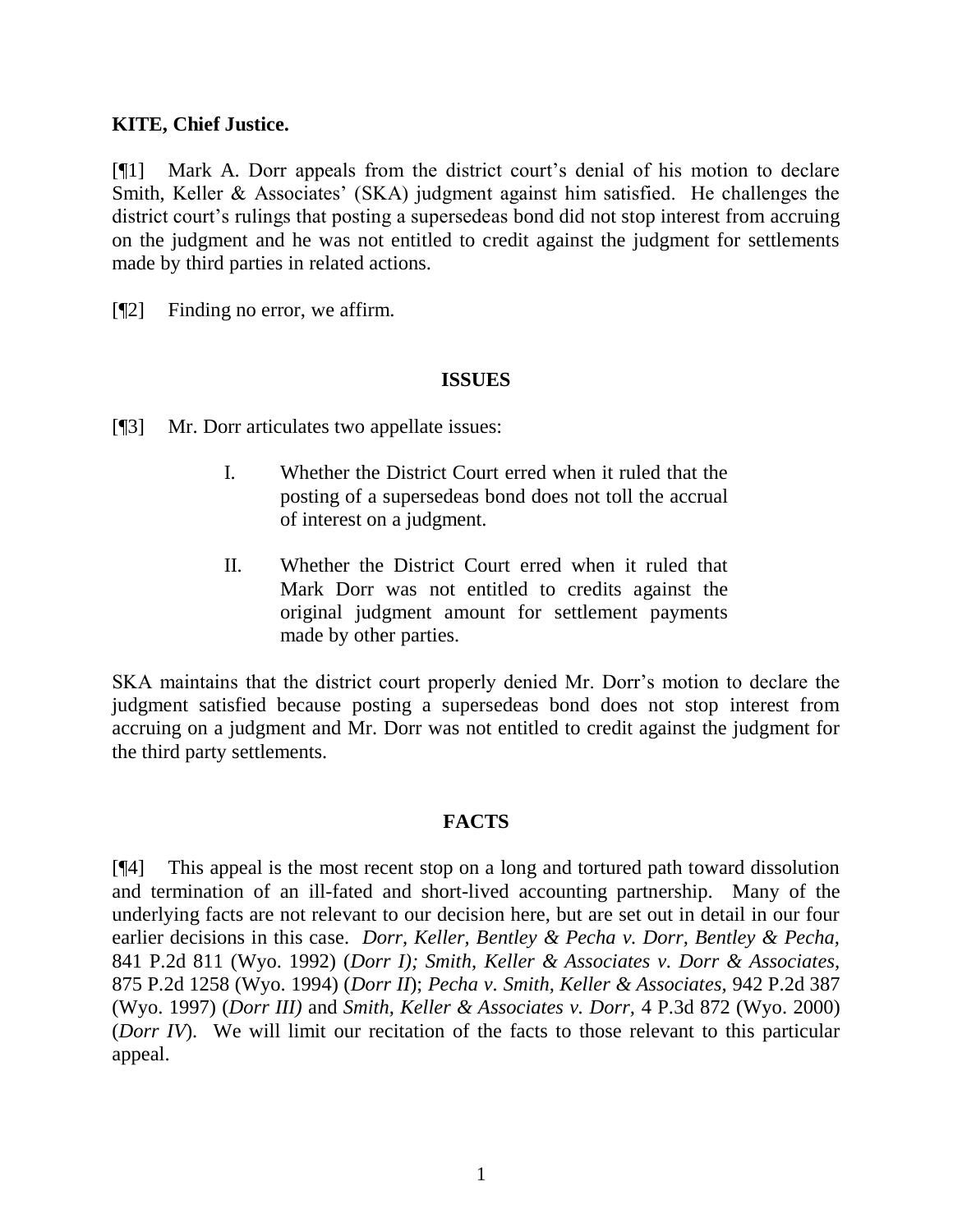[¶5] In 1988, two accounting firms, Dorr and Associates of Gillette and SKA of Cheyenne formed a third accounting firm named Dorr, Keller, Bentley and Pecha (DKBP). Difficulties soon arose between the partners, and SKA notified Dorr and Associates that it intended to dissolve the DKBP partnership in May 1989. In accordance with the terms of the partnership agreement, the parties submitted their disputes to arbitration. *Dorr I,* 841 P.2d at 813. The arbitration order awarded \$105,163.78 in damages to SKA for unpaid compensation and violation of the dissolution provisions of the partnership agreement. *Dorr I,* 841 P.2d at 813 n.1. The arbitration award also provided:

> In addition to and exclusive of the foregoing, Dorr is directed to deliver to Keller all sums in [a bank account].

> Dorr is further directed to deliver to Keller all accounts receivable existing as of May 4, 1989, and to pay to Keller any sums paid for said accounts receivable hereafter.

> Dorr is further directed to return to Keller all computer software in Dorr"s possession which was brought into the partnership and/or owned by Keller as of May 4, 1989.

*Id.* The district court confirmed the arbitration award.

[¶6] In 1996, Mr. Dorr and his associates posted a \$120,000 supersedeas bond to stay execution on the judgment. We ultimately ordered the district court in *Dorr IV,* 4 P.3d at 876, to:

> [E]nter a judgment against Mark Dorr and Steven Bentley, jointly and severally, for the arbitration award in the amount of \$105,163.78, plus interest thereon from and after August 24, 1989; enter a judgment against Mark Dorr and Steven Bentley, jointly and severally, for the work in process in the amount of \$1,451.96, plus appropriate interest; and direct the Clerk of the District Court to pay over to SKA all funds held on behalf of  $D \& A$ , the Dorr faction, or members thereof, in partial satisfaction of the judgment.

The bond was released to SKA and, apparently, it took no further action to execute on the judgment for several years.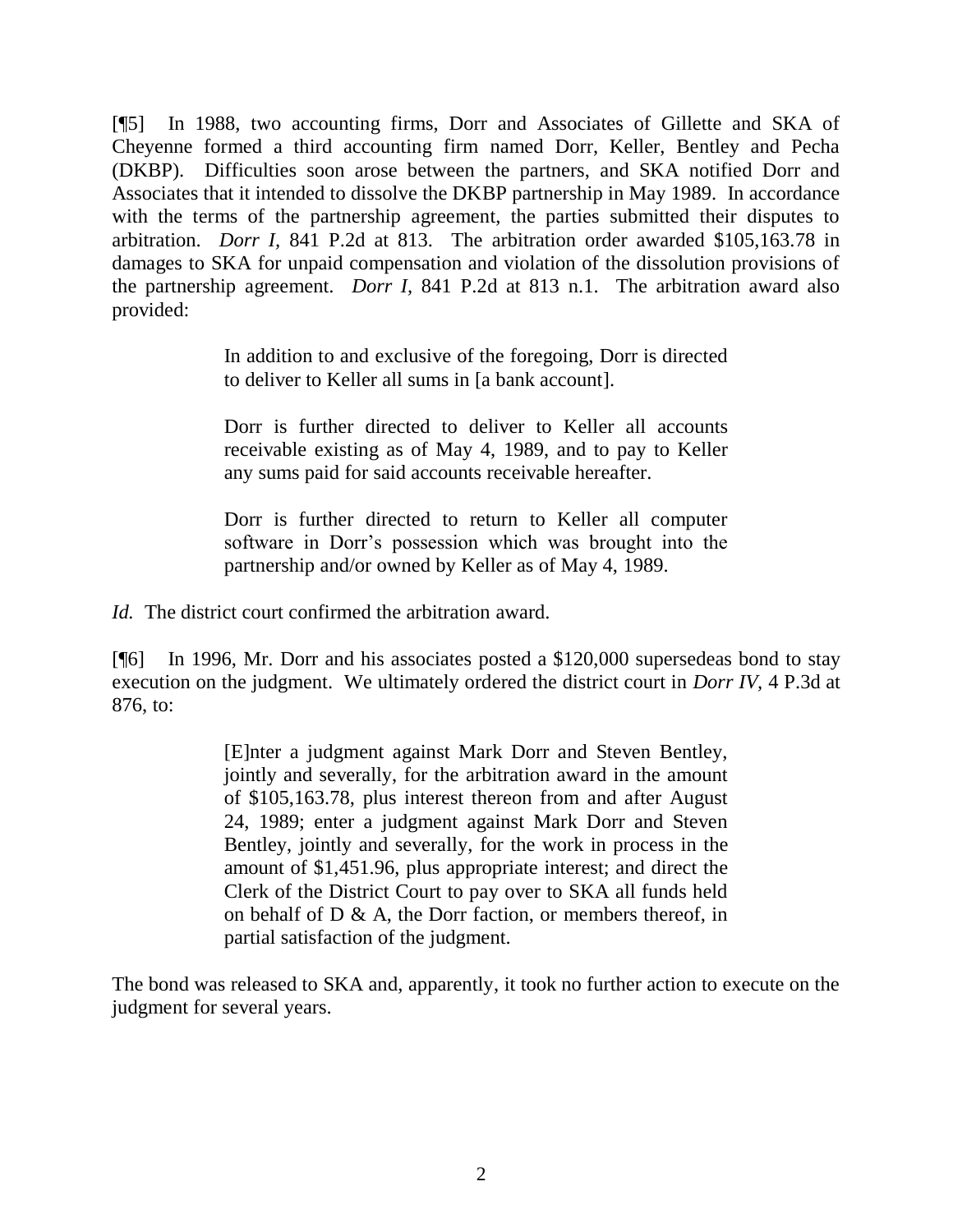[¶7] On April 30, 2007, SKA filed a motion to revive the judgment pursuant to Wyo. Stat. Ann.  $\S$  1-16-502 (LexisNexis 2009).<sup>1</sup> The motion represented that over \$64,000 on the judgment principal and \$43,000 in interest remained unpaid. In response, Mr. Dorr filed a motion to declare the judgment satisfied. Of relevance to this appeal, Mr. Dorr claimed that the accrual of interest ceased when he posted the supersedeas bond and he was entitled to credit against the judgment for two settlements made by third parties Bill Dorr (Mr. Dorr"s father) and First Interstate Bank in a related fraudulent conveyance action.

[¶8] After conducting hearings on the motion, the district court ruled that interest did not stop accruing when Mr. Dorr posted the supersedeas bond and Mr. Dorr had not met his burden of proving that he was entitled to set off the two settlements against SKA"s outstanding judgment. Mr. Dorr appealed.

# **DISCUSSION**

# *1. Accrual of Interest on Judgment After Posting Supersedeas Bond*

[¶9] SKA secured a monetary judgment against Mr. Dorr and, pursuant to Wyo. Stat. Ann. § 1-16-102(a) (LexisNexis 2009), interest accrued on that judgment:

> (a) Except as provided in subsections (b) and (c) of this section, all decrees and judgments for the payment of money shall bear interest at ten percent (10%) per year from the date of rendition until paid.

*Id*.

 $\overline{a}$ 

 $1$  Section 1-16-502 states:

When a judgment, including judgments rendered by a circuit court, a transcript of which has been filed in the district court for execution, becomes dormant, it may be revived in the same manner as prescribed for reviving actions before judgment or by action. When either party to the dormant judgment, his agent or attorney, makes affidavit showing that the adverse party is a nonresident of the state and that the judgment remains unsatisfied in whole or in part and the amount owing thereon, service may be made by publication as in other cases. If sufficient cause is not shown to the contrary, the judgment shall stand revived for the amount which the court finds to be due and unsatisfied thereon. The lien of the judgment for the amount due shall be revived and shall operate from the time of the entry of the conditional order or the filing of the motion.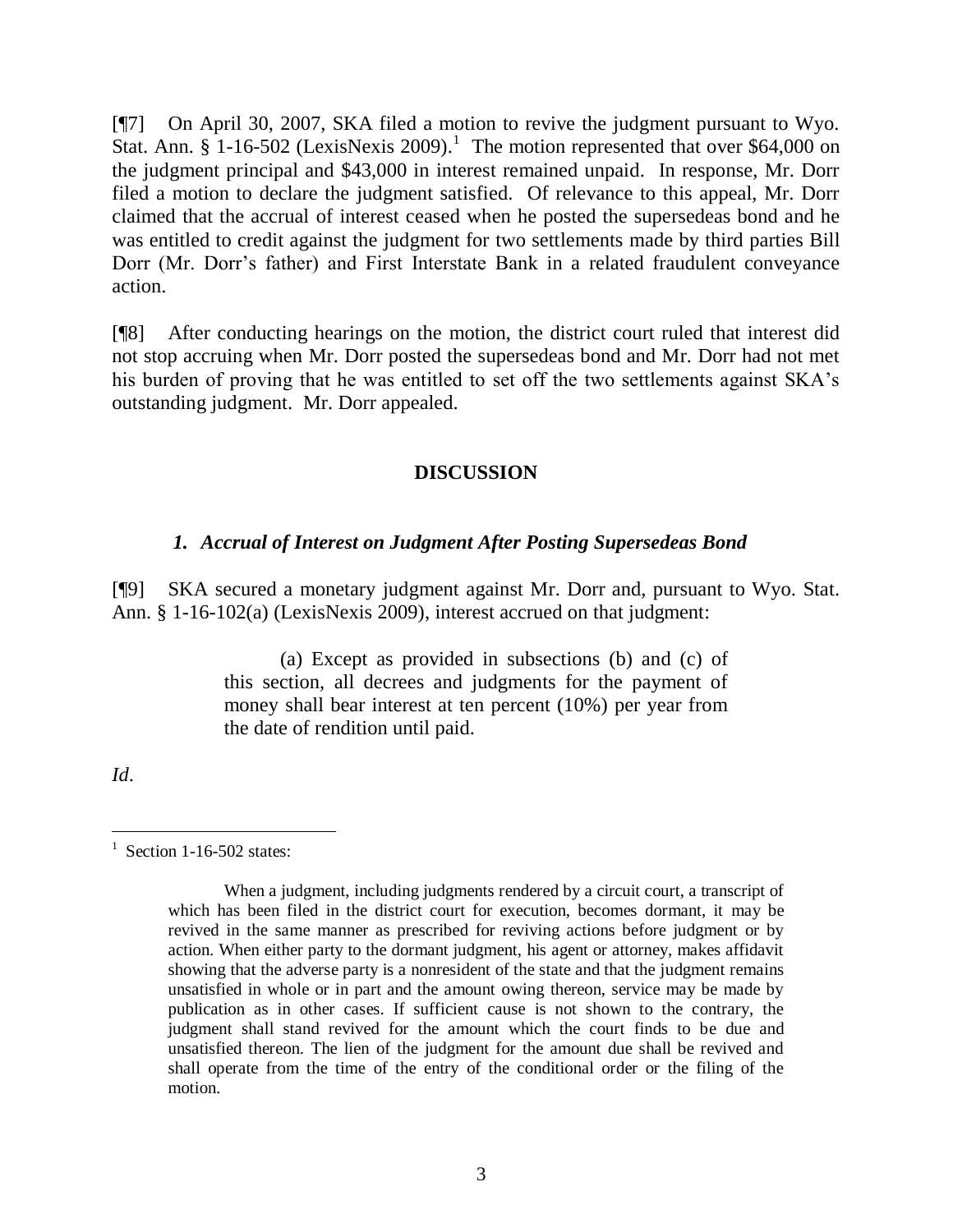[¶10] Mr. Dorr posted a supersedeas bond to prevent SKA from executing on the judgment while the case was on appeal. W.R.A.P. 4.02 governs supersedeas bonds and provides in pertinent part:

> (a) Whenever an appellant so entitled desires a stay on appeal, appellant may present to the trial court a supersedeas bond in such amount as shall be fixed by the trial court and with surety or sureties to be approved by the court or by the clerk of court. The bond shall be conditioned for the satisfaction of the judgment in full together with costs, interest, and damages for delay, if for any reason the appeal is not perfected or is dismissed, or if the judgment is affirmed, and to satisfy in full such modification of the judgment and such costs, interest, and damages as the appellate court may adjudge and award.

> (b) When the judgment is for the recovery of money not otherwise secured, the amount of the bond shall be fixed at such sum as will cover the whole amount of the judgment remaining and unsatisfied, costs on appeal, and interest, unless the court, after notice and hearing and for good cause shown, fixes a different amount or orders security other than the bond.

[¶11] Mr. Dorr claims that when he posted the bond, interest stopped accruing on the judgment and release of the bond to SKA satisfied the judgment. Resolution of this issue requires us to interpret the above-referenced statute and court rule. We interpret statutory provisions by employing the following standards:

> The paramount consideration is to determine the legislature"s intent, which must be ascertained initially and primarily from the words used in the statute. We look first to the plain and ordinary meaning of the words to determine if the statute is ambiguous. A statute is clear and unambiguous if its wording is such that reasonable persons are able to agree on its meaning with consistency and predictability. Conversely, a statute is ambiguous if it is found to be vague or uncertain and subject to varying interpretations. If we determine that a statute is clear and unambiguous, we give effect to the plain language of the statute.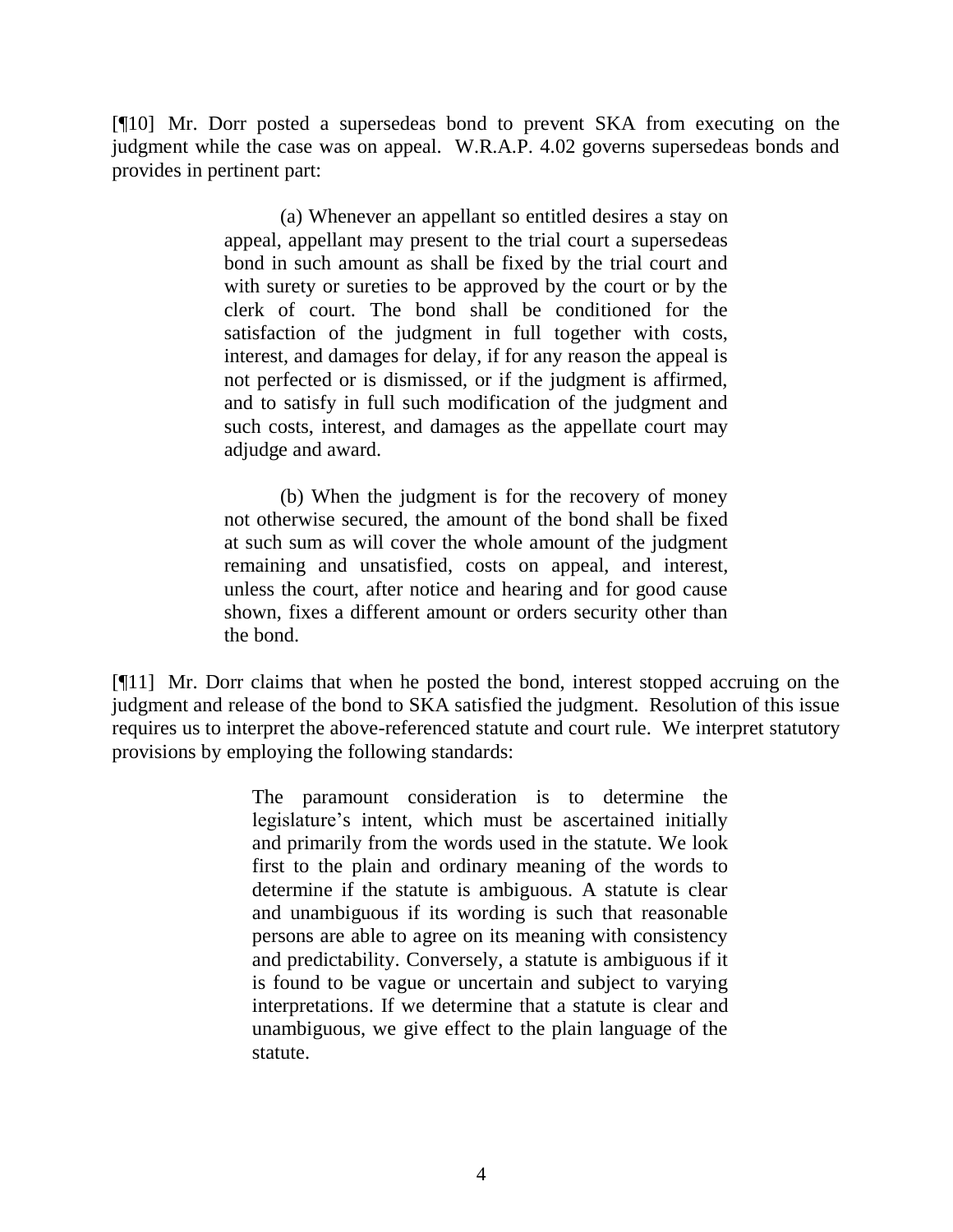*[Kennedy Oil v. Dep't of Revenue,](http://www.westlaw.com/Find/Default.wl?rs=dfa1.0&vr=2.0&DB=4645&FindType=Y&ReferencePositionType=S&SerialNum=2017791990&ReferencePosition=1003)* [2008 WY 154, ¶ 10, 205](http://www.westlaw.com/Find/Default.wl?rs=dfa1.0&vr=2.0&DB=4645&FindType=Y&ReferencePositionType=S&SerialNum=2017791990&ReferencePosition=1003)  P.3d 999, 1003 (Wyo. 2008).

*Morris v. CMS Oil and Gas Co.,* 2010 WY 37, ¶ 26, 227 P.3d 325, 333 (Wyo. 2010). Court rules are construed by applying the same principles. *MM v. State of Wyoming, Dep't of Family Servs.,* 2009 WY 28, ¶ 11, 202 P.3d 409, 413 (Wyo. 2009). *See also, [Cotton v. McCulloh,](http://www.westlaw.com/Find/Default.wl?rs=dfa1.0&vr=2.0&DB=4645&FindType=Y&ReferencePositionType=S&SerialNum=2007896569&ReferencePosition=257)* [2005 WY 159, ¶ 14, 125 P.3d 252, 257-58 \(Wyo.](http://www.westlaw.com/Find/Default.wl?rs=dfa1.0&vr=2.0&DB=4645&FindType=Y&ReferencePositionType=S&SerialNum=2007896569&ReferencePosition=257) 2005). All of these determinations involve issues of law and are reviewed *de novo* on appeal. *Morris,* ¶ 26, 227 P.3d at 333; *Nickle v. Bd. of County Comm'rs of Platte County,* 2007 WY 115, ¶ 16, 162 P.3d 1208, 1213 (Wyo. 2007) (interpreting court rule).

[¶12] Section 1-16-102(a) states that interest accrues "from the date of rendition until paid" and Rule 4.02(a) indicates that the bond should be conditioned to account for "interest" and "damages for delay." In *V-1 Oil Co. v. People*, 799 P.2d 1199, 1203 (Wyo. 1990), we confirmed that posting a supersedeas bond "does not constitute accomplished payment until an unqualified right to the proceeds accrues after the judgment is affirmed on appeal." If the legislature intended for the filing of a supersedeas bond to stop interest from accruing on the judgment, it would have specified that and not simply stated that interest accrues until the judgment is "paid." Section 1-16- 102(a). Because payment of the judgment is not achieved by posting a supersedeas bond, the district court properly determined that, under the clear language of § 1-16-102 and Rule 4.02, interest continued to accrue on SKA"s judgment after Mr. Dorr posted the bond.

[¶13] This interpretation is consistent with the stated purpose of post-judgment interest which is to "compensate the successful plaintiff for being deprived of compensation for the loss from the time between the ascertainment of the damages and the payment by the defendant."" *Kaiser Aluminum & Chem. Corp. v. Bonjorno,* 494 U.S. 827, 835-36, 110 S. Ct. 1570, 1589, 108 L. Ed. 2d 842 (1990), quoting *Poleto v. Consol. Rail Corp.,* 826 F.2d 1270, 1280 (3d Cir. 1987). *See also, Rufer v. Abbott Laboratories,* 114 P.3d 1182, 1193 (Wash. 2005) (en banc) (stating that interest is not imposed as a punishment on the judgment debtor but rather a form of compensation for the judgment creditor). If interest did not continue to accrue after a supersedeas bond was posted, the judgment creditor would not be fully compensated and the purpose of the statutory interest requirement would not be served.

[¶14] Mr. Dorr maintains that, if a judgment creditor is allowed to collect interest during the appeal, he will have an incentive to prolong the proceedings by filing additional appeals in order to collect more interest. This argument is unconvincing. First, there is nothing to prevent a judgment debtor from paying the full amount of the judgment during the appeal which would stop the interest from accruing. In fact, we ruled in *Parker v. Artery,* 889 P.2d 520, 527-28 (Wyo. 1995), that payment of the entire judgment amount into the court after the plaintiff refused to accept payment pending appeal absolved the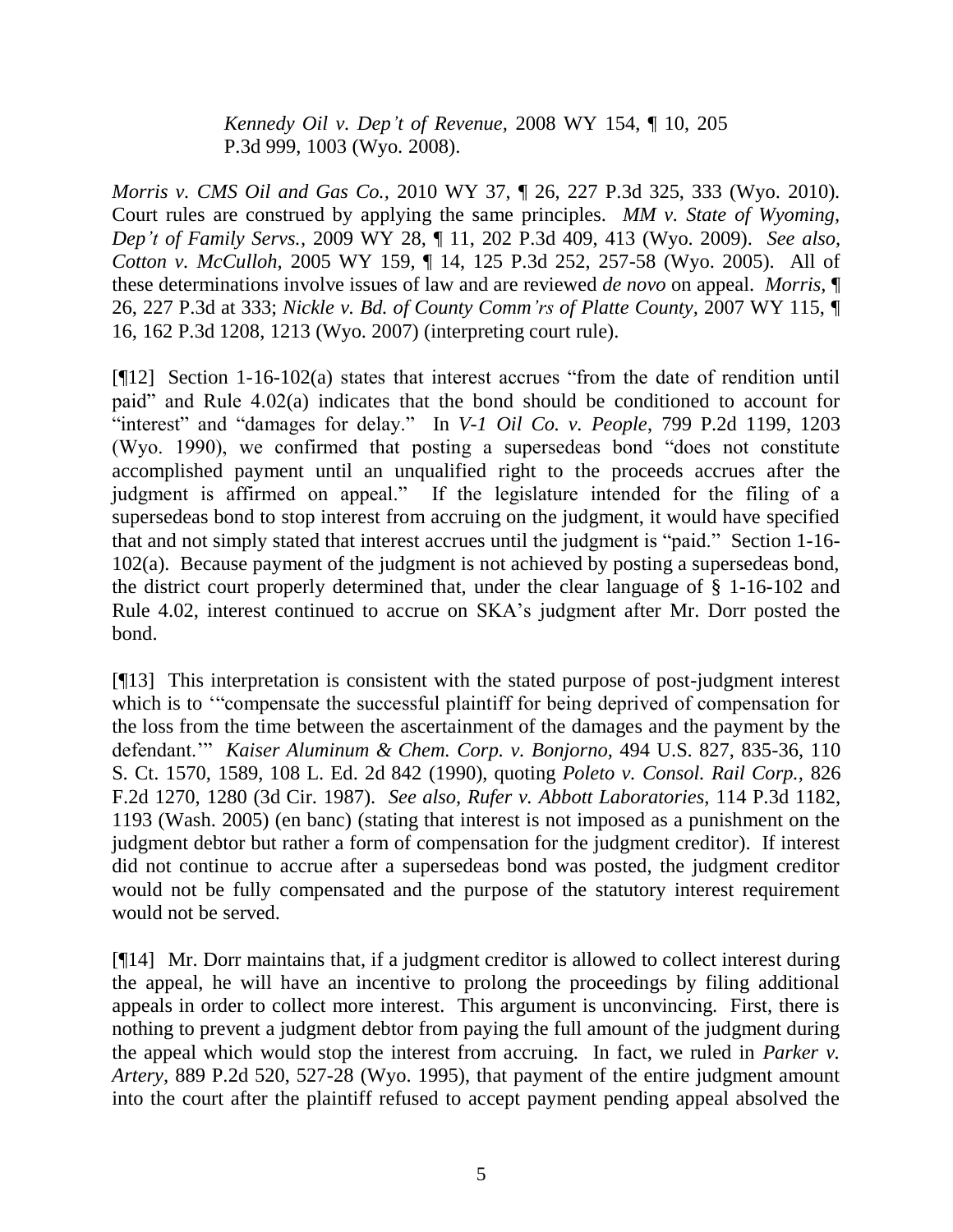defendant from further accrual of interest. *See also*, *Crawford v. Amadio,* 932 P.2d 1288, 1295 (Wyo. 1997); *Bartlett v. Heersche,* 496 P.2d 1314, 1317-18 (Kan. 1972) (holding that when the full amount of a judgment is paid into court, interest is no longer recoverable from the judgment debtor). Unlike when the judgment amount is paid into the court, a supersedeas bond is not available to the judgment creditor and, consequently, interest continues to accrue on the judgment principal to compensate him for the loss of use of the money.

[¶15] Mr. Dorr also asserts that the language of Rule 4.02 indicates that payment of the bond should be considered full satisfaction of the judgment, even if it does not fully cover the accrued interest. He correctly points out that Rule 4.02 states that the amount of a supersedeas bond shall be sufficient to cover the judgment, costs, interest, and other damages as a result of the delay. *See also*, 5 Am. Jur. 2d *Appellate Review* § 402 (2010) ("the amount of a supersedeas bond typically takes into account the amount needed to satisfy the judgment appealed from, as well as costs, interest, and any damages which might be caused by the stay pending appeal").

[¶16] However, the fact that the bond should be set in an amount sufficient to cover all aspects of the judgment creditor"s damages does not mean that the judgment creditor will be limited to recovery of the amount of the bond. The "purpose of a supersedeas bond is to protect nonappealing parties by maintaining the status quo during the appeal and insuring that those who have obtained the judgment under review will not be prejudiced by a stay of the judgment pending final determination of the appeal." *Id.* In order to prevent the judgment creditor from being prejudiced, he must be allowed to collect the full amount of accrued interest even if the bond amount is insufficient. In fact, we recognized that additional interest may be due SKA in our remand in *Dorr IV* when we directed "the Clerk of the District Court to pay over to SKA all funds held on behalf of [Dorr] in **partial** satisfaction of the judgment." *Dorr IV,* 4 P.3d at 876 (emphasis added).

[¶17] Mr. Dorr argues that *Wyoming Bancorporation v. Bonham,* 563 P.2d 1382 (Wyo. 1977) (*Bonham II)* applies here and dictates that the judgment creditor"s recovery is limited to the amount of the bond. In *Wyoming Bancorporation v. Bonham,* 527 P.2d 432 (Wyo. 1974) (*Bonham I*), we affirmed the state examiner"s decision to issue a bank charter to Wyoming Security Bank of Sheridan. During the course of that appeal, Wyoming Bancorporation asked for and received a stay on the issuance of the charter pending appeal. The stay prevented Security Bank from moving forward with the opening of its bank during the appeals process. The district court heard evidence on the damages Security Bank would suffer as a result of the delay in issuance of the charter and ordered Wyoming Bancorporation to file a \$100,000 bond. *Bonham II,* 563 P.2d at 1384. Security Bank did not seek modification of the bond amount during the pendency of the appeal. *Id.* at 1390-91.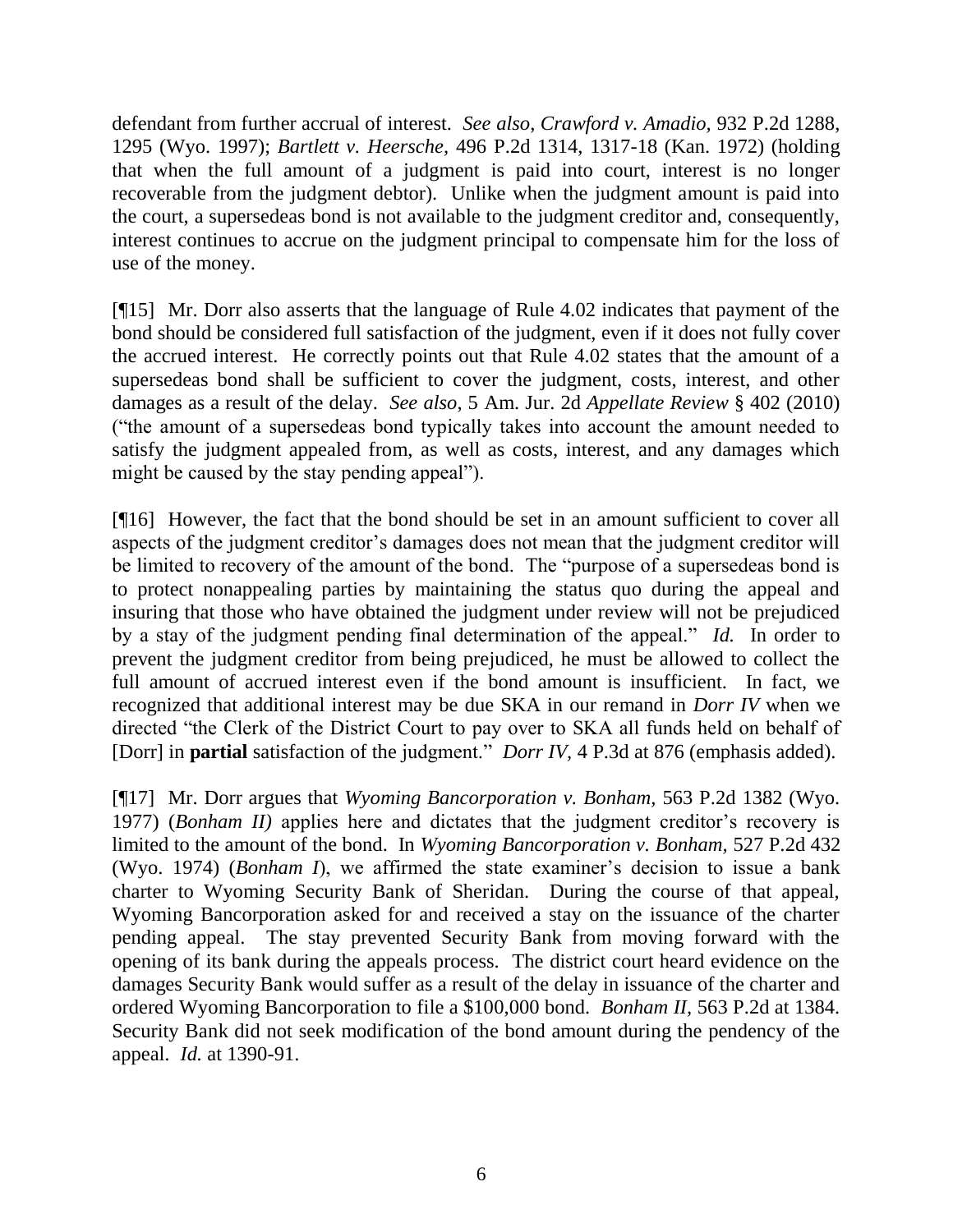[¶18] After prevailing on appeal, Security Bank filed a motion under the rules of civil procedure pertaining to injunctions and bonds<sup>2</sup> requesting that the district court award it \$89,269 in addition to the \$100,000 bond to cover its actual damages resulting from the delay in the issuance of the charter. *Id.* at 1388-89.After a hearing, the district court ordered Wyoming Bancorporation to pay Security Bank \$162,488.96. *Id.* at 1384.

[¶19] On appeal in *Bonham II*, Wyoming Bancorporation argued that Security Bank"s recovery was limited to the bond amount. We agreed, reasoning that the bond obligation was contractual and, because Security Bank had not objected to the amount of the bond, had not requested modification of the bond amount during the appeal period, and elected to proceed under the abbreviated procedures for recovering under the bond instead of bringing an independent action for damages, its recovery was limited to the amount of the bond. *Id.* at 1388-91.

[¶20] Mr. Dorr asserts that the principles employed in *Bonham II* and injunction bond cases from other jurisdictions<sup>3</sup> should be applied to post-judgment supersedeas bonds and payment of a supersedeas bond to the judgment creditor should be considered full satisfaction of the judgment. The district court aptly noted that the two circumstances are different. In the case of an injunction bond, the amount of damages the enjoined party will suffer as a result of the appeal is not clear. As in *Bonham II*, the court may hold an evidentiary hearing when setting the bond to attempt to estimate the damages which may arise from the injunction. Nevertheless, the amount due to the enjoined party if the injunction is eventually found to have been issued in error is still subject to differences of opinion. We recognized in *Bonham II* that, in the event the bond does not cover the injured party"s damages, he can institute an independent action for tort damages. *Id.* at 1389-90.

[ $[21]$  In contrast, a judgment creditor is entitled, pursuant to § 1-16-102(a), to a specific amount of interest, costs, etc. In setting the supersedeas bond, the court and parties are aware of the amount of the judgment and have only to estimate the interest and costs which will accrue during the appeal. Unlike in the case of an injunction bond, the total amount owed the judgment creditor is liquidated, subject to easy calculation after the appellate ruling is rendered, and a separate tort action is not available to the judgment creditor to collect the delay damages. Moreover, to hold, as Mr. Dorr advocates, that the filing of a supersedeas bond prevents a judgment creditor from collecting interest during the pendency of the appeal would undermine the purpose of post-judgment interest and would deprive the judgment creditor of the value of the money he is owed. The district court properly concluded, as a matter of law, that filing a supersedeas bond does not toll

 $\overline{a}$ 

<sup>2</sup> *See, e.g.*, W.R.C.P. 62, 65, 65.1; and 72.1 and 73 (superseded in 1978).

<sup>&</sup>lt;sup>3</sup> Mr. Dorr cites to *Fu Sheng Industrial Co., Ltd. v. T/F Systems, Inc.,* 690 So.2d 617 (Fla. Ct. App. 1997); *Edlin v. M/V Truthseeker,* 69 F.3d 392 (9th Cir. 1995); *In re Ridgemont Apartment Associates, LTD,* 127 B.R. 934 (N.D. Ga. 1991).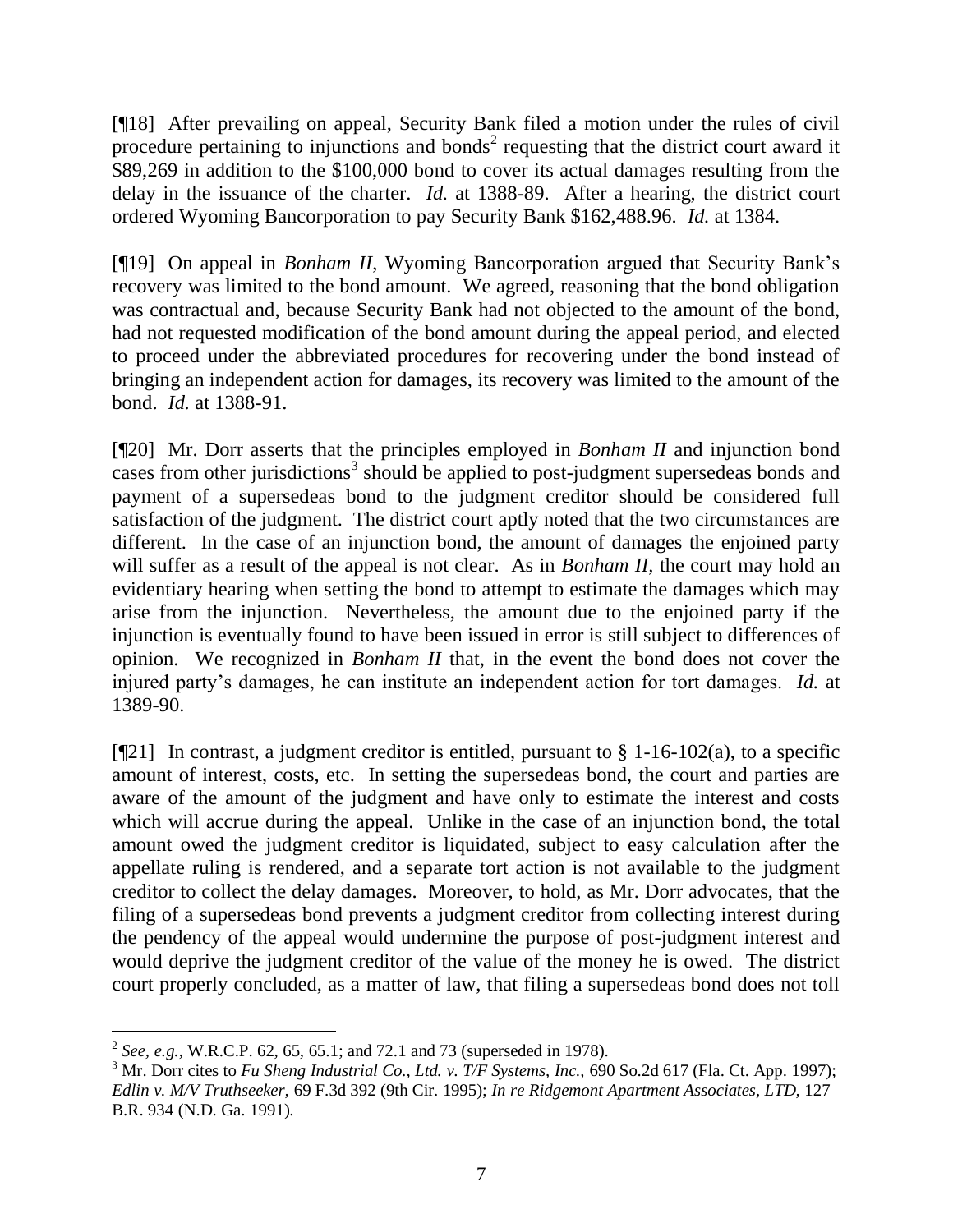the accrual of interest on a judgment and the judgment creditor"s recovery is not limited to the bond amount.

# *2. Credit for Third Party Settlements*

[¶22] In a separate action commenced in 1990, SKA alleged that Mr. Dorr and his associates had fraudulently conveyed property in which it had an interest to Bill Dorr (Mr. Dorr"s father) and First Interstate Bank, among others. Bill Dorr paid SKA \$10,000 to settle the claim and First Interstate Bank paid \$40,000. Mr. Dorr argues that the district court erred by refusing to credit the settlement amounts against SKA"s \$105,163.78 monetary judgment.

[¶23] As Mr. Dorr correctly points out, Wyoming law does not favor double recoveries for the same legal injury. *See, e.g.*, *Miller v. Campbell County,* 901 P.2d 1107, 1113 (Wyo. 1995); *UNC Teton Exploration Drilling, Inc. v. Peyton,* 774 P.2d 584, 592 (Wyo. 1989). A judgment debtor is, therefore, entitled to credit against a judgment for a settlement that pertains to claims included in the judgment, but is not entitled to credit for settlement of claims that were not part of the judgment. *See*, *Ultra Resources, Inc. v. Hartman,* 2010 WY 36, ¶ 146, 226 P.3d 889, 934-35 (Wyo. 2010). The party asserting satisfaction of a judgment has the burden of proof. 47 Am. Jur. 2d *Judgments* § 812 (2010). *See also*, *Redwine v. Rohlff Lumber & Supply Co.,* 54 Wyo. 253, 91 P.2d 49, 51- 52 (Wyo. 1939).

[¶24] The decision about whether a credit against an outstanding judgment should be allowed is "controlled by principles of equity." *Ultra,* ¶ 145, 226 P.3d at 934, quoting *[Cargill, Inc. v. Mountain Cement Co.,](http://www.westlaw.com/Find/Default.wl?rs=dfa1.0&vr=2.0&DB=661&FindType=Y&ReferencePositionType=S&SerialNum=1995058390&ReferencePosition=67)* [891 P.2d 57, 67 \(Wyo.](http://www.westlaw.com/Find/Default.wl?rs=dfa1.0&vr=2.0&DB=661&FindType=Y&ReferencePositionType=S&SerialNum=1995058390&ReferencePosition=67) 1995). The district court has discretion in determining whether to allow a set off. *Id*. We, therefore, apply the abuse of discretion standard when reviewing a district court's decision on a request for a set off. *Id.*

[¶25] The district court held an evidentiary hearing on the set off matter. It issued a comprehensive decision letter detailing the course of proceedings in the relevant actions and making numerous factual findings about those proceedings. It noted that the arbitration award rendered against Dorr and Associates in favor of SKA, which was confirmed by the district court and this Court, contained two components: 1) it awarded SKA \$105,163.78 for unpaid compensation for 1988 and the portion of 1989 before dissolution and for violation of the dissolution provisions of the partnership agreement; and 2) it directed Dorr and Associates to return to SKA "the proceeds of a particular bank account, all accounts receivable existing as of May 4, 1989, as well as any sums paid on those accounts afterward, and all computer software."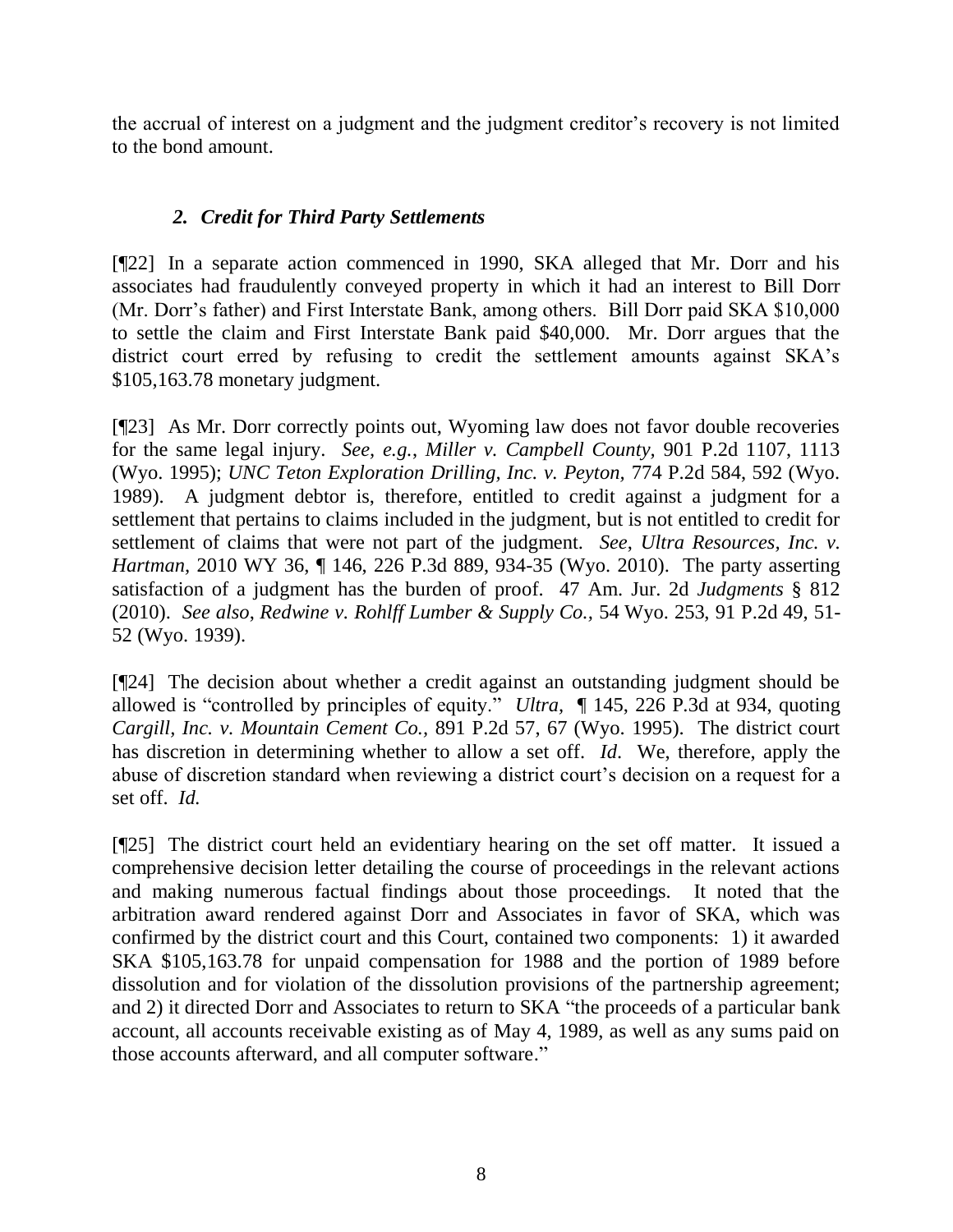[¶26] The district court also described SKA"s separate fraudulent conveyance action which led to the Bill Dorr and First Interstate Bank settlements. Ruling that the disputed settlements did not pertain to the monetary award included in the arbitration order, the district court stated:

> The Court is convinced that [Dorr] is not entitled to credit for these payments. The original arbitration award provided for both a monetary award and for a return to [SKA] of certain property it had contributed to the partnership. [SKA] filed a fraudulent conveyance suit to recover portions of that property. Bill Dorr and First Interstate Bank paid money to buy their peace. The settlement probably represented at least a part of the non-monetary award, although there is no way at this point in time to determine what additional actual and potential exposure each settling party paid money to avoid. . . . It is sufficient to conclude that the funds were paid by strangers to the original partnership to settle claims which had nothing to do with the original monetary award, and that [Dorr] has not met its burden of proving credit should be given. *Redwine [v. Rohlff Lumber & Supply Co.,* 91 P.2d 49, 51-52 (Wyo. 1939)]. Credit for these settlement amounts will therefore be denied.

[¶27] In support of his argument that the district court abused its discretion by concluding that the Bill Dorr and First Interstate Bank settlements were not connected to the monetary judgment against Dorr and Associates, Mr. Dorr directs us to SKA"s fraudulent conveyance complaints and subsequent amendments which were attached to his district court brief addressing the set off issue. He asserts that the documents show that SKA believed that its fraudulent conveyance claims were inseparable from the claims which led to the monetary award. While there are aspects of the complaints that could possibly be interpreted as Mr. Dorr advocates, we are not convinced the complaint allegations necessarily tie the fraudulent conveyance action to the monetary award. Instead, the documents seem to include broad, general allegations about the arbitration award.

[¶28] The judgment at issue here covered the monetary portion of the arbitration order awarding damages to SKA for unpaid compensation and violation of the dissolution provisions of the partnership agreement. Mr. Dorr has not directed us to any evidence showing that the fraudulent conveyance action was specifically directed at recovering for the claims covered by the monetary judgment. The district court concluded that Mr. Dorr did not meet his burden of proving the requisite connection between the settlements and the monetary judgment; rather, the evidence showed that the fraudulent conveyance